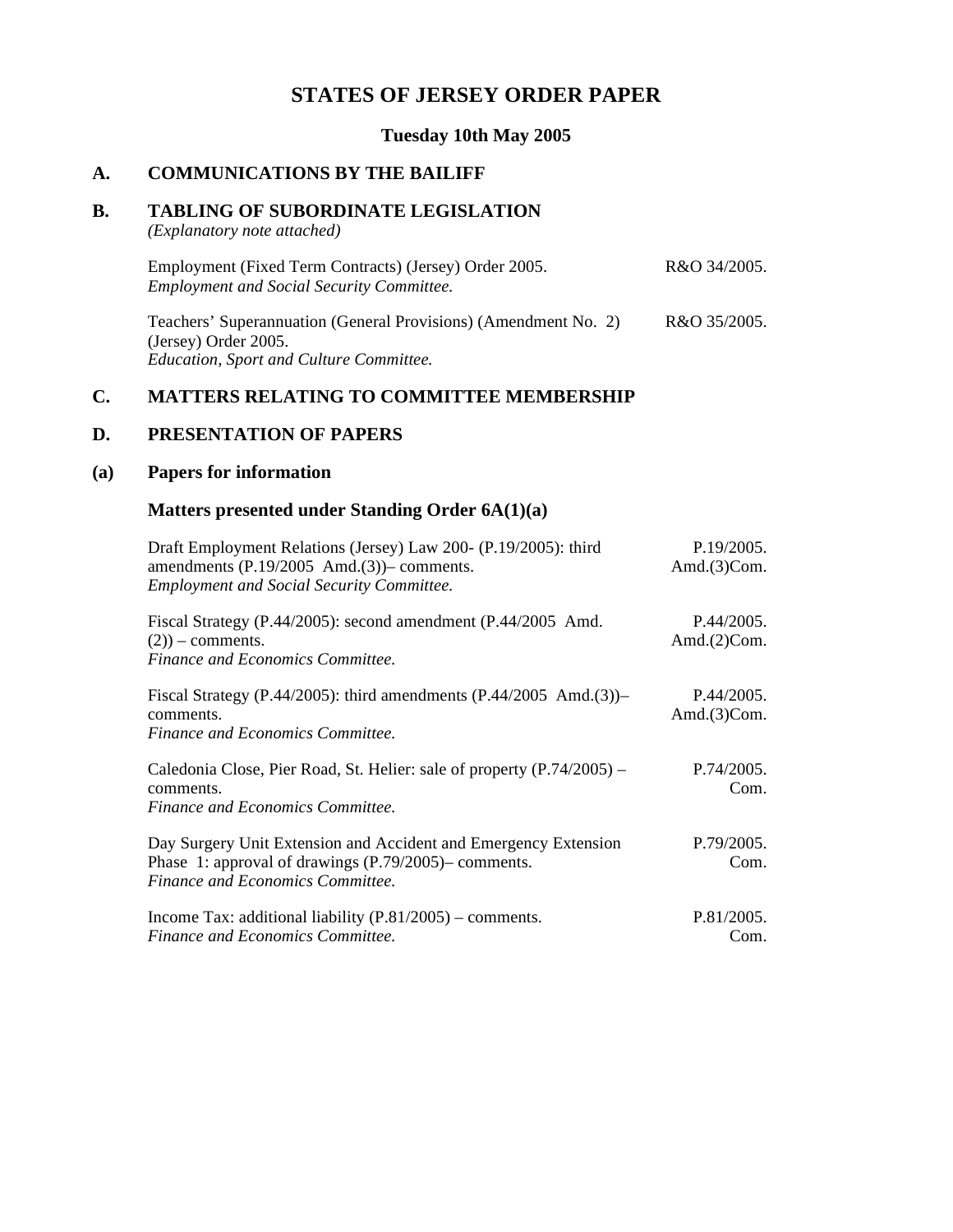|     | Social Security Fund: removal of earnings limit (P.82/2005) -<br>comments.                                                                                                | P.82/2005.<br>Com.       |
|-----|---------------------------------------------------------------------------------------------------------------------------------------------------------------------------|--------------------------|
|     | <b>Employment and Social Security Committee.</b>                                                                                                                          |                          |
|     | Social Security Fund: removal of earnings limit $(P.82/2005)$ –<br>comments.                                                                                              | P.82/2005.<br>Com.(2)    |
|     | Finance and Economics Committee.                                                                                                                                          |                          |
|     | Island Plan 2002: amendment to policy H8 (Housing Development<br>within the Built-up Area) $(P.90/2005)$ – comments.<br><b>Environment and Public Services Committee.</b> | P.90/2005.<br>Com.       |
|     | Matters presented under Standing Order 6A(1)(b)                                                                                                                           |                          |
|     | 26th April 2005                                                                                                                                                           |                          |
|     | Responding to Drug Use (S.R.1/2004): response of the Health and<br>Social Services and Home Affairs Committees.<br><b>Health and Social Services Committee.</b>           | S.R.1/2004. Res.         |
|     | Draft Employment Relations (Jersey) Law 200- (P.19/2005):<br>addendum.                                                                                                    | P.19/2005. Add.          |
|     | <b>Employment and Social Security Committee.</b>                                                                                                                          |                          |
|     | Machinery of Government: relationship between the Parishes and the<br>Executive (P.66/2005 Amd.) amendment – comment.<br>Policy and Resources Committee.                  | P.66/2005.<br>Amd.Com.   |
|     | 3rd May 2005                                                                                                                                                              |                          |
|     | Financial Report and Accounts 2004.<br>Finance and Economics Committee.                                                                                                   |                          |
|     | Jersey Competition Regulatory Authority: annual report 2004.<br>Economic Development Committee.                                                                           |                          |
| (b) | <b>Notification of Standing Order decisions</b>                                                                                                                           |                          |
|     | 3rd May 2005                                                                                                                                                              |                          |
|     | Decisions under delegated functions.<br>Finance and Economics Committee.                                                                                                  |                          |
| (c) | Notification of acceptance of tenders                                                                                                                                     |                          |
| (d) | Papers to be lodged "au Greffe" under Standing Order 17A(1)(a)                                                                                                            |                          |
|     | Island Plan 2002: changes to Built-up Area boundary $(P.77/2005)$ -<br>third amendments.<br>Deputy J.A. Hilton of St. Helier.                                             | P.77/2005.<br>Amd. $(3)$ |
|     | La Pouquelaye School, Le Hurel, St. Helier: transfer of administration.<br>Education, Sport and Culture Committee.                                                        | P.94/2005.               |
|     |                                                                                                                                                                           |                          |

Solid Waste Strategy. *Environment and Public Services Committee.* P.95/2005.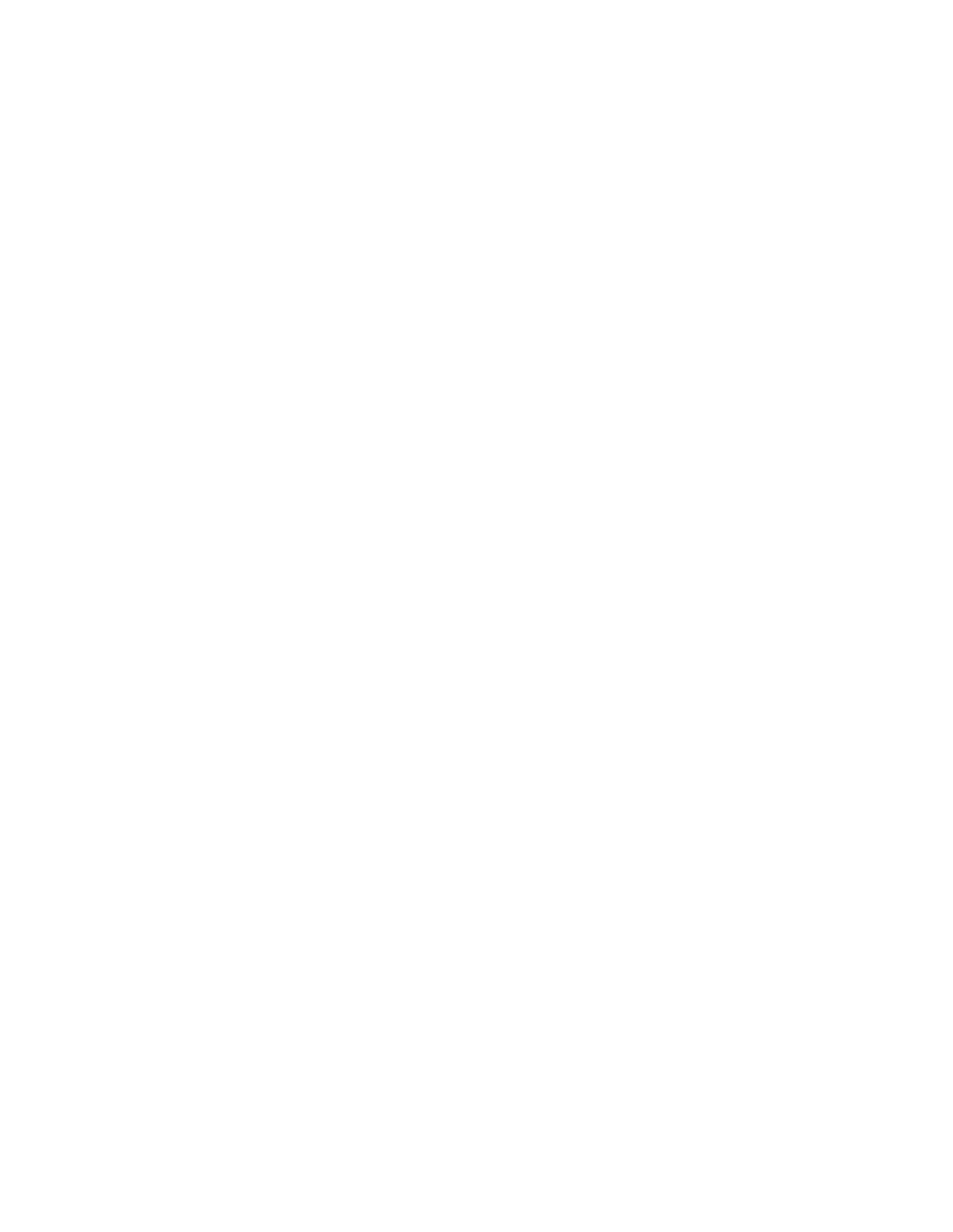# **(e) Notification of Papers lodged "au Greffe" under Standing Order 17A(1)(b)**

## 26th April 2005

| Draft Employment Relations (Jersey) Law 200- (P.19/2005): second<br>amendments.<br><b>Employment and Social Security Committee.</b>                            | P.19/2005.<br>Amd. $(2)$   |
|----------------------------------------------------------------------------------------------------------------------------------------------------------------|----------------------------|
| Draft Employment Relations (Jersey) Law 200- (P.19/2005): third<br>amendments.<br>Deputy G.P. Southern of St. Helier.                                          | P.19/2005.<br>Amd. $(3)$   |
| Draft States of Jersey (Amendment) Law 200-.<br>Policy and Resources Committee.                                                                                | P.83/2005.                 |
| Draft Employers' Liability (Compulsory Insurance) (Exemption)<br>(Amendment No. 2) (Jersey) Regulations 200.<br>Employment and Social Security Committee.      | P.84/2005.                 |
| Draft Employers' Liability (Compulsory Insurance) (General)<br>(Amendment No. 2) (Jersey) Regulations 200.<br><b>Employment and Social Security Committee.</b> | P.85/2005.                 |
| Income Support System.<br><b>Employment and Social Security Committee.</b>                                                                                     | P.86/2005.                 |
| Draft Employment (Amendment) (Jersey) Law 200-.<br><b>Employment and Social Security Committee.</b>                                                            | P.87/2005.                 |
| Draft Employment (Jersey) Law 2003 (Appointed Day) Act 200-.<br><b>Employment and Social Security Committee.</b>                                               | P.88/2005.                 |
| Commission Amicale: appointment of President and Chairman.<br>Policy and Resources Committee.                                                                  | P.89/2005.                 |
| 3rd May 2005                                                                                                                                                   |                            |
| Island Plan 2002: changes to Built-up Area boundary $(P.77/2005)$ -<br>amendments.<br>Deputy G.C.L. Baudains of St. Clement.                                   | P.77/2005.<br>Amd.         |
| Island Plan 2002: changes to Built-up Area boundary (P.77/2005) -<br>second amendments.<br>Senator L. Norman.                                                  | P.77/2005.<br>Amd. $(2)$ . |
| Island Plan 2002: amendment to policy H8 (Housing Development<br>within the Built-up Area).<br>Deputy G.C.L. Baudains of St. Clement.                          | P.90/2005.                 |
| School admissions policy: review.<br>Deputy of St. John.                                                                                                       | P.91/2005.                 |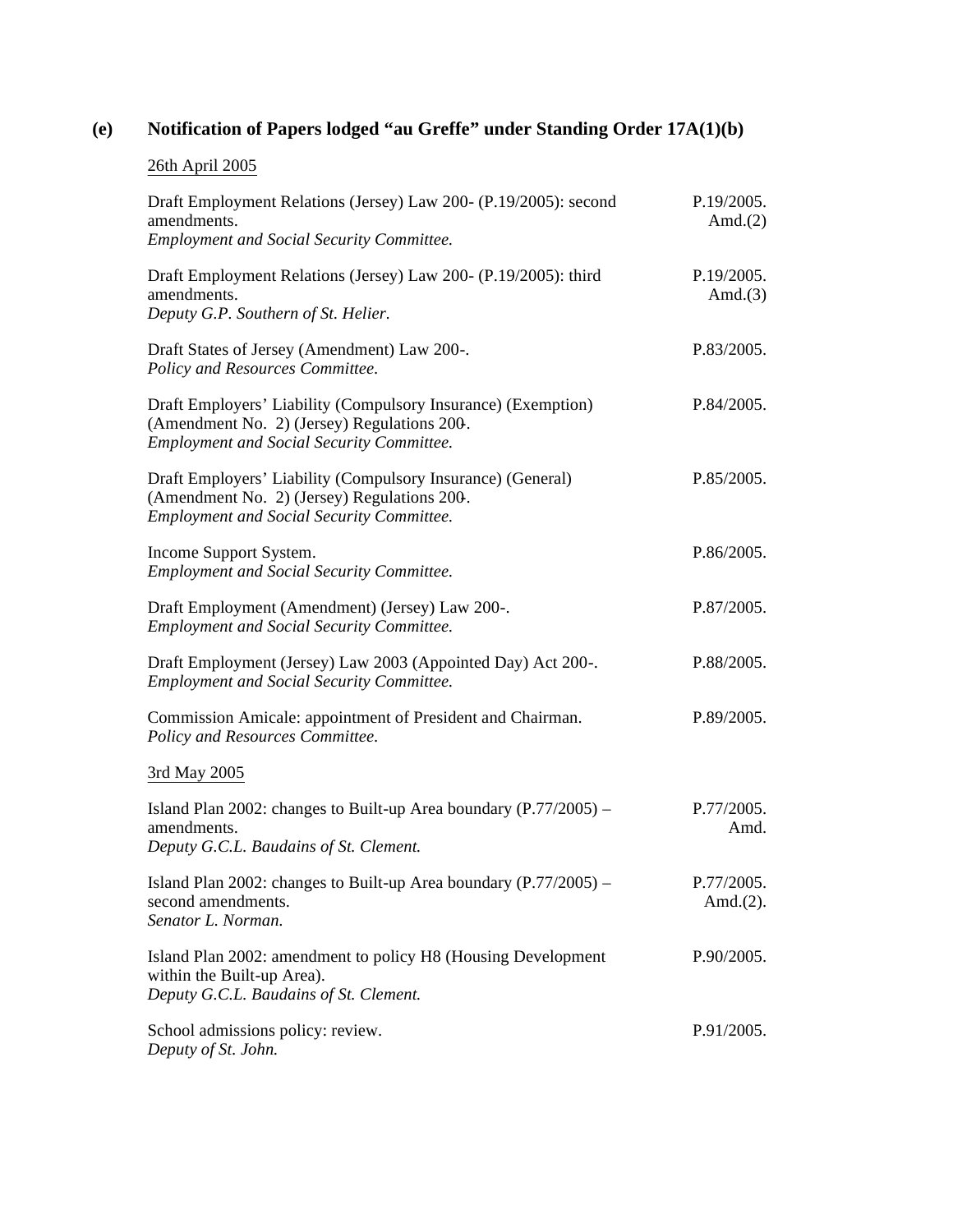| Draft Licensing (No. 16) (Jersey) Regulations 200.<br>Economic Development Committee. | P.92/2005. |
|---------------------------------------------------------------------------------------|------------|
| States of Jersey Property Holdings: establishment.                                    | P.93/2005. |

*Policy and Resources Committee.*

#### **(f) Papers for consideration by the States in Committee under Standing Order 38A**

## **E. STATEMENTS AND PROPOSITIONS RELATING TO THE ARRANGEMENT OF PUBLIC BUSINESS AT THIS OR ANY SUBSEQUENT MEETING**

In accordance with Standing Order 22(3), Deputy G.P. Southern of St. Helier has instructed the Greffier of the States to withdraw the following matter, having lodged "au Greffe" a revised projet on 26th April 2005 –

| Draft Employment Relations (Jersey) Law 200- (P.19/2005): |  |  | P.19/2005. |
|-----------------------------------------------------------|--|--|------------|
| amendments.                                               |  |  | Amd.       |
| Lodged: 1st March 2005.                                   |  |  |            |
| Deputy G.P. Southern of St. Helier.                       |  |  |            |

In accordance with Standing Order 22(3), the President of the Policy and Resources Committee has instructed the Greffier of the States to withdraw the following matter, the Committee having lodged "au Greffe" a revised projet on 26th April 2005 –

Draft States of Jersey (Amendment) Law 200-. Lodged: 8th February 2005. *Policy and Resources Committee.* P.26/2005.

In accordance with Standing Order 22(3), Deputy G.C.L. Baudains of St. Clement has instructed the Greffier of the States to withdraw the following matter, having lodged "au Greffe" a revised projet on 3rd May 2005 –

| Island Plan 2002: amendment to policy H8 (Housing Development | P.69/2005. |
|---------------------------------------------------------------|------------|
| within the Built-up Area).                                    |            |
| Lodged: 5th April 2005.                                       |            |
| Deputy G.C.L. Baudains of St. Clement.                        |            |
|                                                               |            |

THE STATES are asked to agree that the following matters lodged "au Greffe" be considered at the present meeting –

| Draft Employment (Amendment) (Jersey) Law 200-.              | P.87/2005. |
|--------------------------------------------------------------|------------|
| Lodged: 26th April 2005.                                     |            |
| <b>Employment and Social Security Committee.</b>             |            |
| Draft Employment (Jersey) Law 2003 (Appointed Day) Act 200-. | P.88/2005. |
| Lodged: 26th April 2005.                                     |            |
| <b>Employment and Social Security Committee.</b>             |            |
| Commission Amicale: appointment of President and Chairman.   | P.89/2005. |
| Lodged: 26th April 2005.                                     |            |

*Policy and Resources Committee.*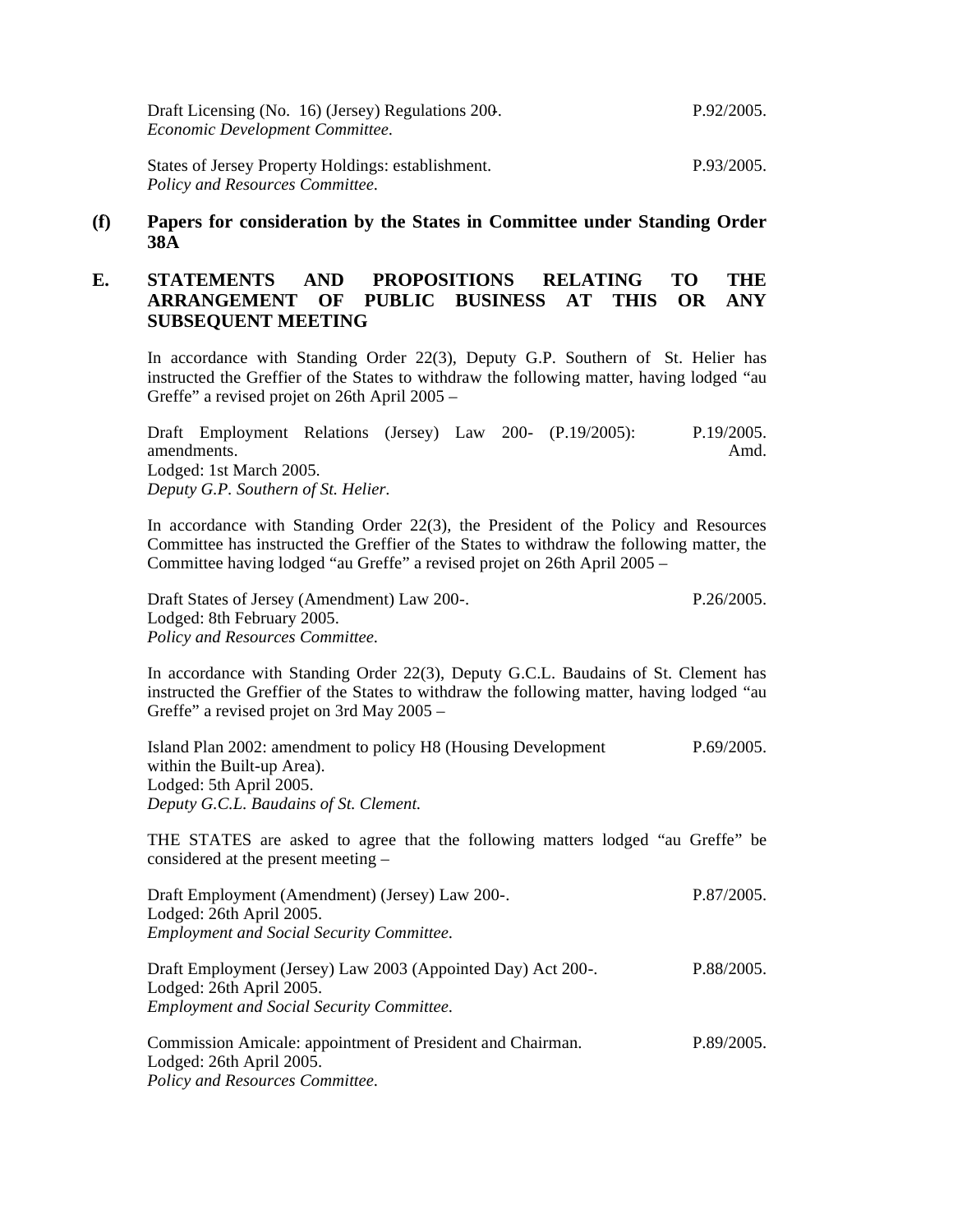The President of the Finance and Economics Committee has given notice that he will propose that the following items be taken as the first items of public business at the present meeting in the following order –

| Social Security Fund: removal of earnings limit.<br>Lodged: 20th April 2005.<br>Deputy G.P. Southern of St. Helier.                                                      | P.82/2005.            |
|--------------------------------------------------------------------------------------------------------------------------------------------------------------------------|-----------------------|
| Social Security Fund: removal of earnings limit $(P.82/2005)$ –<br>comments.<br>Presented: 10th May 2005.<br><b>Employment and Social Security Committee.</b>            | P.82/2005.<br>Com.    |
| Social Security Fund: removal of earnings limit $(P.82/2005)$ –<br>comments.<br>Presented: 10th May 2005.<br>Finance and Economics Committee.                            | P.82/2005.<br>Com.(2) |
| Income Tax: additional liability.<br>Lodged: 20th April 2005.<br>Deputy G.P. Southern of St. Helier.                                                                     | P.81/2005.            |
| Income Tax: additional liability $(P.81/2005)$ – comments.<br>Presented: 10th May 2005.<br>Finance and Economics Committee.                                              | P.81/2005.<br>Com.    |
| THE STATES are asked to agree that the following matters lodged "au Greffe" be<br>considered at their next meeting on 24th May 2005 –                                    |                       |
| Draft States of Jersey (Transfer of Functions from Committees to<br>Ministers) (Jersey) Regulations 200-.<br>Lodged: 22nd March 2005.<br>Policy and Resources Committee. | P.55/2005.            |
| Draft States of Jersey (Amendments and Construction Provisions<br>No. 1) (Jersey) Regulations 200.<br>Lodged: 22nd March 2005.<br>Policy and Resources Committee.        | P.56/2005.            |
| Draft States of Jersey (Amendments and Construction Provisions<br>No. 2) (Jersey) Regulations 200.<br>Lodged: 22nd March 2005.<br>Policy and Resources Committee.        | P.57/2005.            |
| Draft States of Jersey (Amendments and Construction Provisions<br>No. 4) (Jersey) Regulations 200.<br>Lodged: 22nd March 2005.<br>Policy and Resources Committee.        | P.58/2005.            |
| Draft States of Jersey (Amendments and Construction Provisions<br>No. 5) (Jersey) Regulations 200.<br>Lodged: 22nd March 2005.<br>Policy and Resources Committee.        | P.59/2005.            |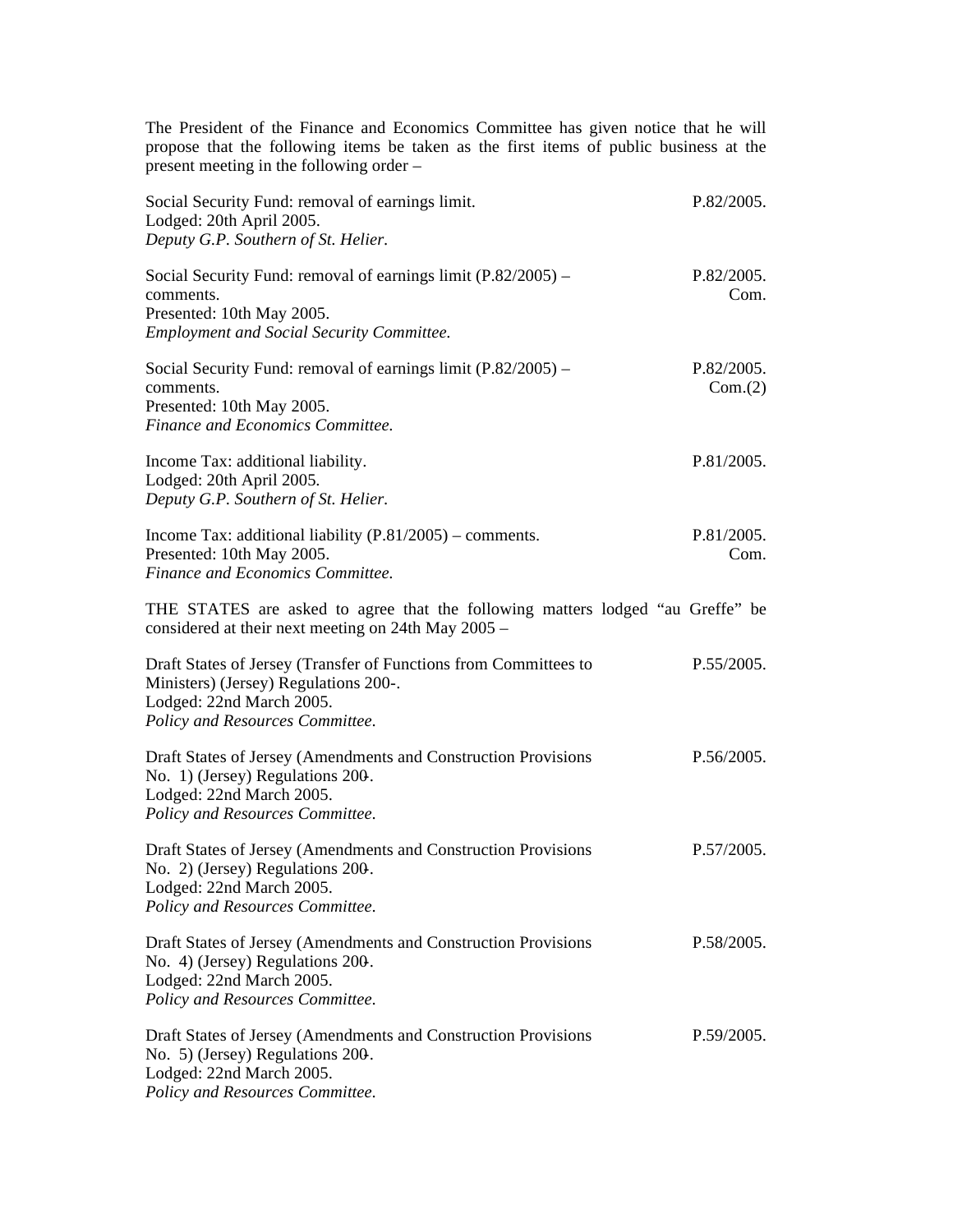| Draft States of Jersey (Amendments and Construction Provisions<br>No. 6) (Jersey) Regulations 200.<br>Lodged: 22nd March 2005.<br>Policy and Resources Committee.                        | P.60/2005.         |
|------------------------------------------------------------------------------------------------------------------------------------------------------------------------------------------|--------------------|
| Draft States of Jersey (Amendments and Construction Provisions<br>No. 7) (Jersey) Regulations 200.<br>Lodged: 22nd March 2005.<br>Policy and Resources Committee.                        | P.61/2005.         |
| Draft States of Jersey (Amendments and Construction Provisions<br>No. 8) (Jersey) Regulations 200.<br>Lodged: 22nd March 2005.<br>Policy and Resources Committee.                        | P.62/2005.         |
| Draft States of Jersey (Amendments and Construction Provisions<br>No. 9) (Jersey) Regulations 200.<br>Lodged: 22nd March 2005.<br>Policy and Resources Committee.                        | P.63/2005.         |
| Draft States of Jersey (Amendments and Construction Provisions<br>No. 10) (Jersey) Regulations 200.<br>Lodged: 22nd March 2005.<br>Policy and Resources Committee.                       | P.64/2005.         |
| Draft States of Jersey (Amendments and Construction Provisions<br>No. 11) (Jersey) Regulations 200.<br>Lodged: 22nd March 2005.<br>Policy and Resources Committee.                       | P.65/2005.         |
| Privileges and Procedures Committee: revised terms of reference.<br>Lodged: 19th April 2005.<br>Privileges and Procedures Committee.                                                     | P.75/2005.         |
| Jersey Law Commission: appointment of Commissioners.<br>Lodged: 19th April 2005.<br>Legislation Committee.                                                                               | P.76/2005.         |
| Day Surgery Unit Extension and Accident and Emergency Extension<br>Phase 1: approval of drawings.<br>Lodged: 19th April 2005.<br>Health and Social Services Committee.                   | P.79/2005.         |
| Day Surgery Unit Extension and Accident and Emergency Extension<br>Phase 1: approval of drawings (P.79/2005)– comments.<br>Presented: 10th May 2005.<br>Finance and Economics Committee. | P.79/2005.<br>Com. |
| Draft Criminal Justice (Mandatory Minimum Periods of Actual<br>Imprisonment) (Jersey) Law 200-.<br>Lodged: 19th April 2005.<br>Home Affairs Committee.                                   | P.80/2005.         |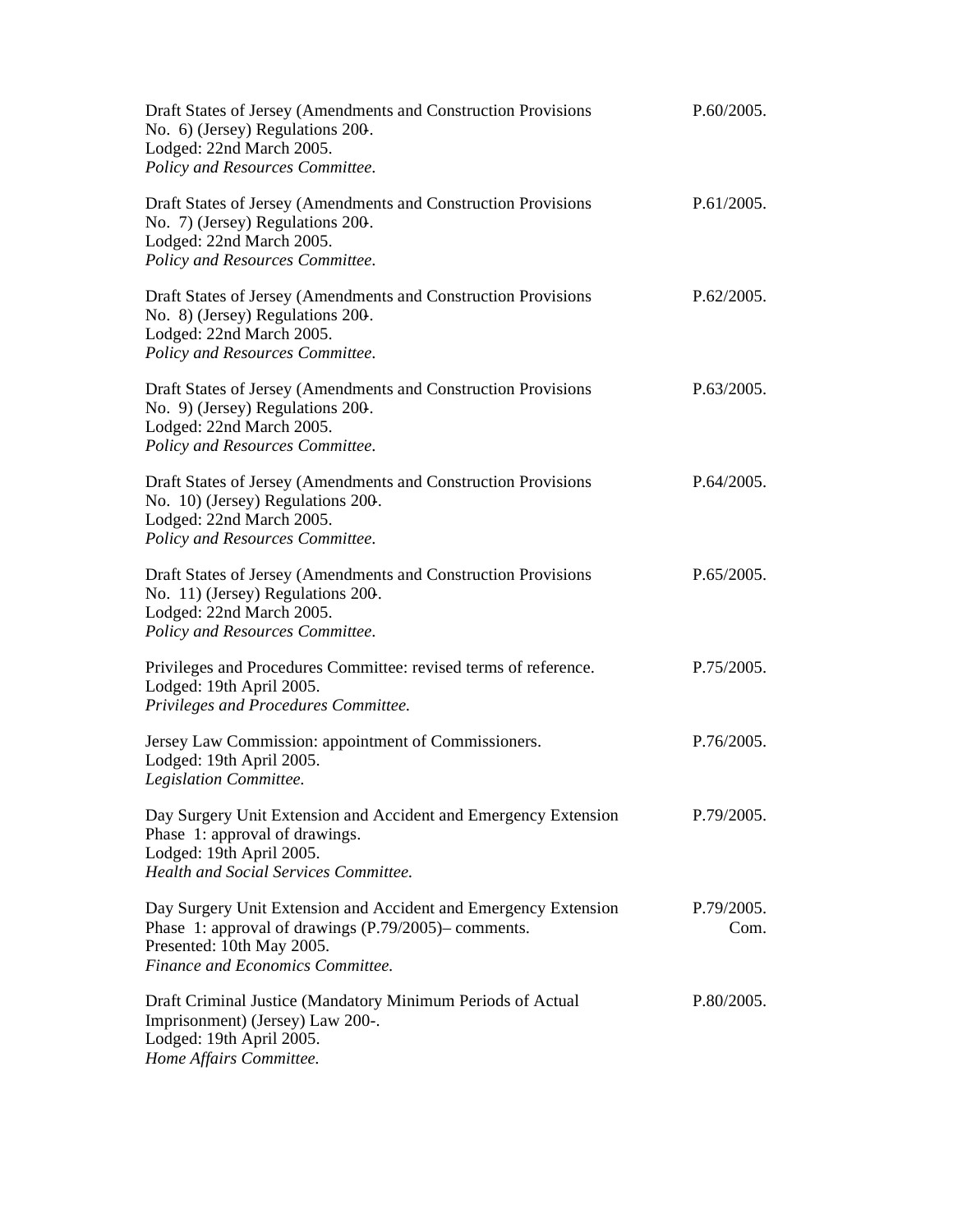Draft States of Jersey (Amendment) Law 200-. Lodged: 26th April 2005. *Policy and Resources Committee.*

P.83/2005.

Draft Licensing (No. 16) (Jersey) Regulations 200-. Lodged: 3rd May 2005. *Economic Development Committee.* P.92/2005.

### **F. PRESENTATION OF PETITIONS**

#### **G. QUESTIONS**

#### **(a) Written Questions**

The President of the Environment and Public Services Committee will table an answer to a question asked by Deputy R.G. Le Hérissier of St. Saviour regarding passengers carried to and from the Elizabeth Terminal.

The President of the Finance and Economics Committee will table an answer to a question asked by Deputy G.C.L. Baudains of St. Clement regarding public sector workforce numbers.

The President of the Environment and Public Services Committee will table an answer to a question asked by Deputy G.C.L. Baudains of St. Clement regarding a derelict H4 site, St. Clement.

The President of the Employment and Social Security Committee will table an answer to a question asked by Deputy G.P. Southern of St. Helier regarding medical costs incurred by LTIA recipients.

The President of the Education, Sport and Culture Committee will table an answer to a question asked by the Deputy of St. John regarding a possible new art gallery on the Waterfront.

The President of the Finance and Economics Committee will table an answer to a question asked by the Deputy of St. John regarding the payment of salaries in error within the Health and Social Services Department.

The President of the Environment and Public Services Committee will table an answer to a question asked by the Deputy of St. John regarding the protection of sea fisheries officers.

The President of the Education, Sport and Culture Committee will table an answer to a question asked by the Deputy of St. John regarding education arrangements for children of 1(1)(j) approved residents and returning local persons.

The President of the Finance and Economics Committee will table an answer to a question asked by Deputy G.P. Southern of St. Helier regarding financial support of the Economic Growth Plan of the Economic Development Committee.

The President of the Education, Sport and Culture Committee will table an answer to a question asked by Deputy G.P. Southern of St. Helier regarding funding of post-19 education in the resource period 2006 to 2008.

#### **(b) Oral Questions**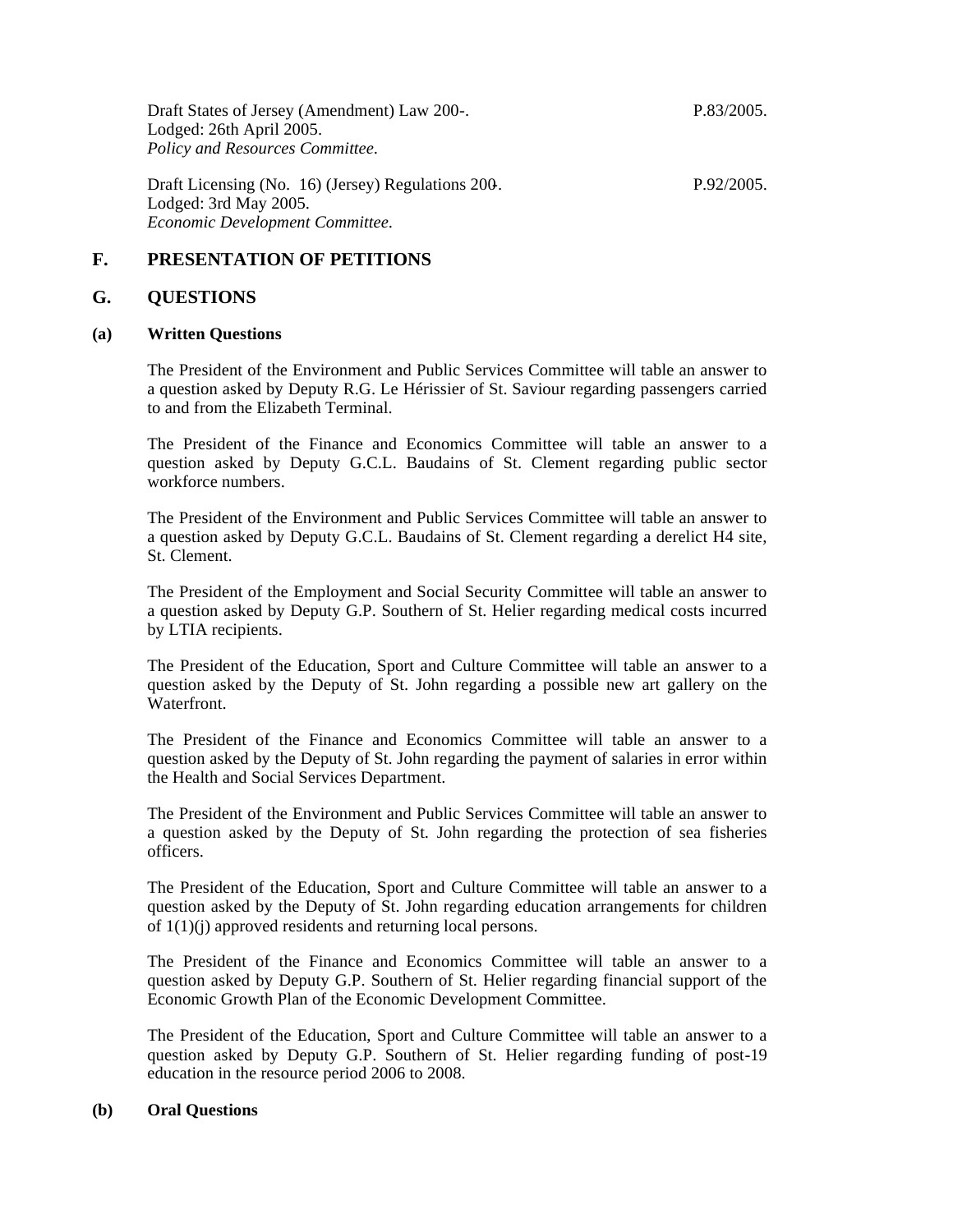## **H. MATTERS OF PRIVILEGE**

## **I. PERSONAL STATEMENTS**

## **J. COMMITTEE STATEMENTS**

Deputy G.P. Southern of St. Helier, one of the Chairmen of the Shadow Scrutiny Panels, will make a statement regarding the Scrutiny Report on the proposed Migration Policy.

## **K. PUBLIC BUSINESS**

## **Subject to E –**

| Social Security Fund: removal of earnings limit.<br>Lodged: 20th April 2005.<br>Deputy G.P. Southern of St. Helier.                                           | P.82/2005.                    |
|---------------------------------------------------------------------------------------------------------------------------------------------------------------|-------------------------------|
| Social Security Fund: removal of earnings limit $(P.82/2005)$ –<br>comments.<br>Presented: 10th May 2005.<br><b>Employment and Social Security Committee.</b> | P.82/2005.<br>Com.            |
| Social Security Fund: removal of earnings limit (P.82/2005) -<br>comments.<br>Presented: 10th May 2005.<br>Finance and Economics Committee.                   | P.82/2005.<br>Com.(2)         |
| Income Tax: additional liability.<br>Lodged: 20th April 2005.<br>Deputy G.P. Southern of St. Helier.                                                          | P.81/2005.                    |
| Income Tax: additional liability $(P.81/2005)$ – comments.<br>Presented: 10th May 2005.<br>Finance and Economics Committee.                                   | P.81/2005.<br>Com.            |
| Fiscal Strategy.<br>Lodged: 8th March 2005.<br>Finance and Economics Committee.                                                                               | P.44/2005.                    |
| Fiscal Strategy (P.44/2005): amendment.<br>Lodged: 15th March 2005.<br>Senator S. Syvret.                                                                     | P.44/2005.<br>Amd.            |
| Fiscal Strategy (P.44/2005): amendment (P.44/2005 Amd.)-<br>comments.<br>Presented: 19th April 2005.<br>Finance and Economics Committee.                      | P.44/2005.<br>Amd.Com.        |
| Fiscal Strategy (P.44/2005): second amendment.<br>Lodged: 19th April 2005.<br>Senator S. Syvret.                                                              | P.44/2005.<br>Amd. $(2)$      |
| Fiscal Strategy (P.44/2005): second amendment (P.44/2005 Amd.<br>$(2)$ ) – comments.<br>Presented: 10th May 2005.<br>Finance and Economics Committee.         | P.44/2005.<br>Amd. $(2)$ Com. |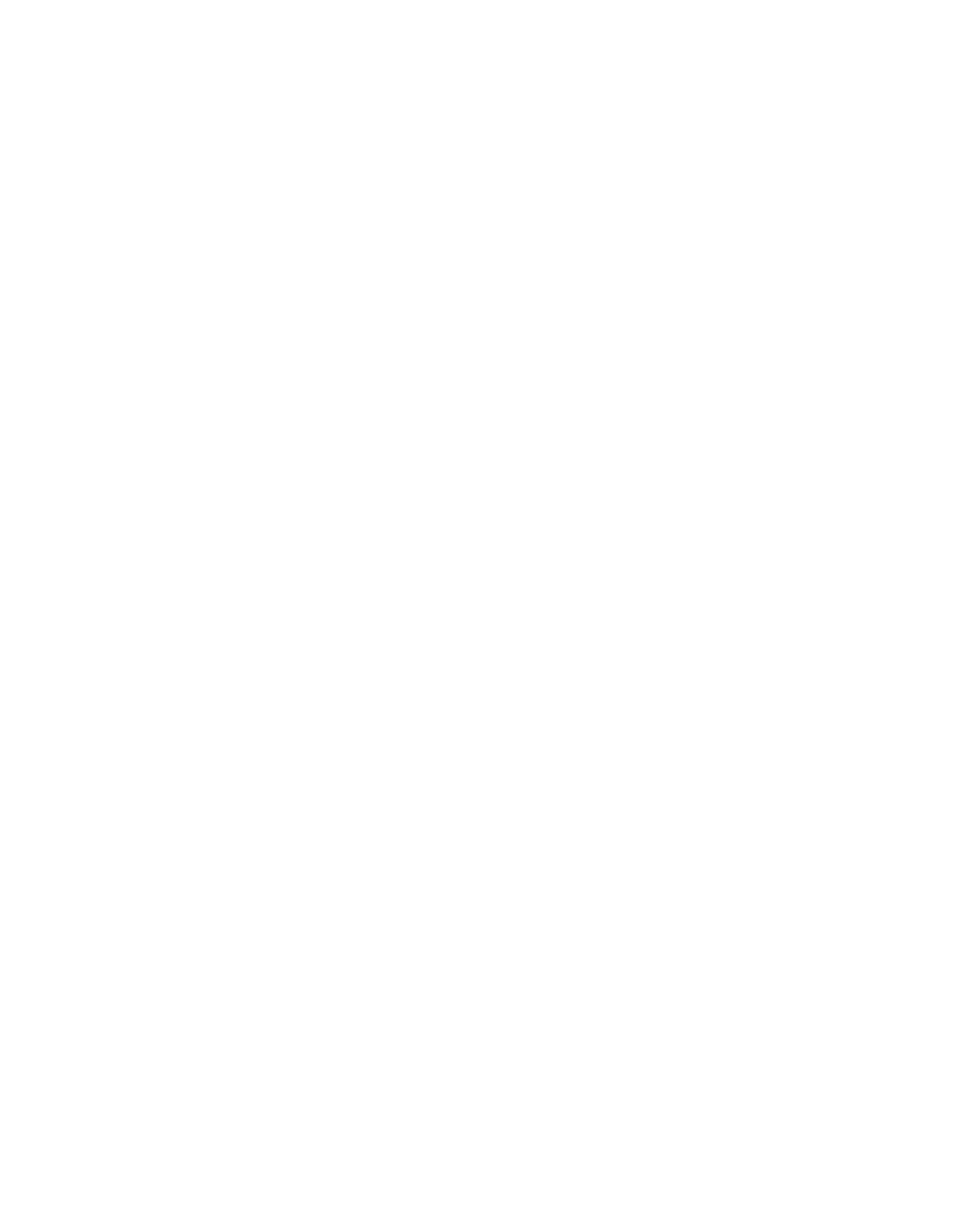| Fiscal Strategy (P.44/2005): third amendments.<br>Lodged: 20th April 2005.<br>Deputy G.P. Southern of St. Helier.                                                                             | P.44/2005.<br>Amd. $(3)$      |
|-----------------------------------------------------------------------------------------------------------------------------------------------------------------------------------------------|-------------------------------|
| Fiscal Strategy (P.44/2005): third amendments $(P.44/2005 \text{ And.}(3))$ -<br>comments.<br>Presented: 10th May 2005.<br>Finance and Economics Committee.                                   | P.44/2005.<br>Amd. $(3)$ Com. |
| Draft Employment Relations (Jersey) Law 200-.<br>Lodged: 1st February 2005.<br><b>Employment and Social Security Committee.</b>                                                               | P.19/2005.                    |
| Draft Employment Relations (Jersey) Law 200- (P.19/2005):<br>comments.<br>Presented: 8th March 2005.<br>Finance and Economics Committee.                                                      | P.19/2005.<br>Com.            |
| Draft Employment Relations (Jersey) Law 200- (P.19/2005):<br>addendum.<br>Presented: 26th April 2005.<br><b>Employment and Social Security Committee.</b>                                     | P.19/2005. Add.               |
| Draft Employment Relations (Jersey) Law 200- (P.19/2005): second<br>amendments.<br>Lodged: 26th April 2005.<br><b>Employment and Social Security Committee.</b>                               | P.19/2005.<br>Amd. $(2)$      |
| Draft Employment Relations (Jersey) Law 200- (P.19/2005): third<br>amendments.<br>Lodged: 26th April 2005.<br>Deputy G.P. Southern of St. Helier.                                             | P.19/2005.<br>Amd. $(3)$      |
| Draft Employment Relations (Jersey) Law 200- (P.19/2005): third<br>amendments (P.19/2005 Amd.(3))- comments.<br>Presented: 10th May 2005.<br><b>Employment and Social Security Committee.</b> | P.19/2005.<br>Amd. $(3)$ Com. |
| Machinery of Government: relationship between the Parishes and the<br>Executive.<br>Lodged: 22nd March 2005.<br>Policy and Resources Committee.                                               | P.66/2005.                    |
| Machinery of Government: relationship between the Parishes and the<br>Executive $(P.66/2005)$ – amendment.<br>Lodged: 5th April 2005.<br>Connétable of St. Helier.                            | P.66/2005.<br>Amd.            |
| Machinery of Government: relationship between the Parishes and the<br>Executive (P.66/2005 Amd.) amendment – comment.<br>Presented: 26th April 2005.<br>Policy and Resources Committee.       | P.66/2005.<br>Amd.Com.        |
| Draft Housing (General Provisions) (Amendment No. 22) (Jersey)<br>Regulations 200-.<br>Lodged: 19th April 2005.                                                                               | P.71/2005.                    |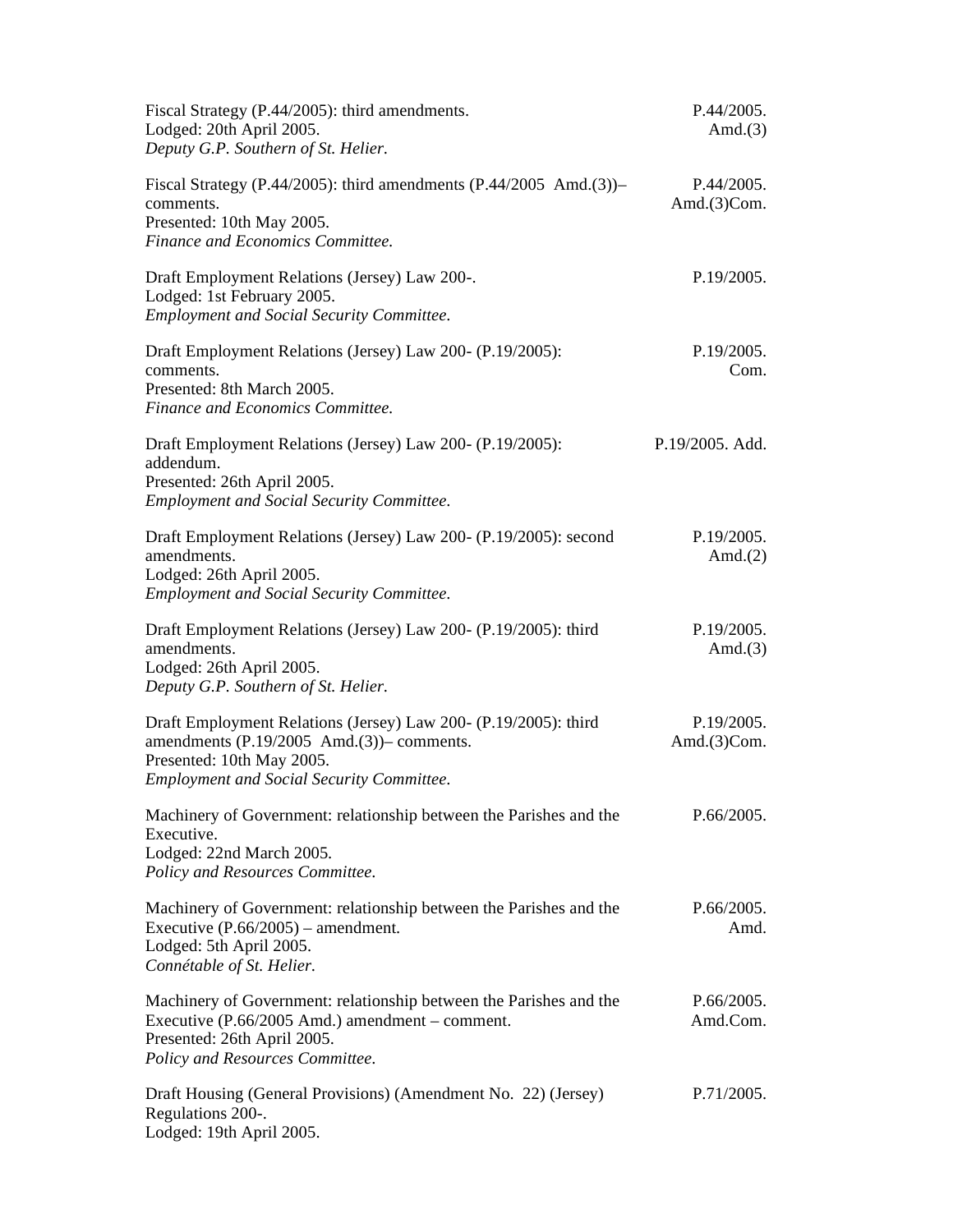*Housing Committee.*

| Caledonia Close, Pier Road, St. Helier: sale of property.<br>Lodged: 19th April 2005.<br>Housing Committee.                                          | P.74/2005.         |
|------------------------------------------------------------------------------------------------------------------------------------------------------|--------------------|
| Caledonia Close, Pier Road, St. Helier: sale of property (P.74/2005) –<br>comments.<br>Presented: 10th May 2005.<br>Finance and Economics Committee. | P.74/2005.<br>Com. |
| Subject to ${\rm E}$ –                                                                                                                               |                    |
| Draft Employment (Amendment) (Jersey) Law 200-.<br>Lodged: 26th April 2005.<br><b>Employment and Social Security Committee.</b>                      | P.87/2005.         |
| Draft Employment (Jersey) Law 2003 (Appointed Day) Act 200-.<br>Lodged: 26th April 2005.<br><b>Employment and Social Security Committee.</b>         | P.88/2005.         |
| Commission Amicale: appointment of President and Chairman.<br>Lodged: 26th April 2005.<br>Policy and Resources Committee.                            | P.89/2005.         |

## **M.N. DE LA HAYE Greffier of the States**

5th May 2005.

**Note –**

**In accordance with a decision of the States on 16th November 2004, this meeting will continue, if necessary, on Wednesday 11th and Tuesday 17th May 2005.**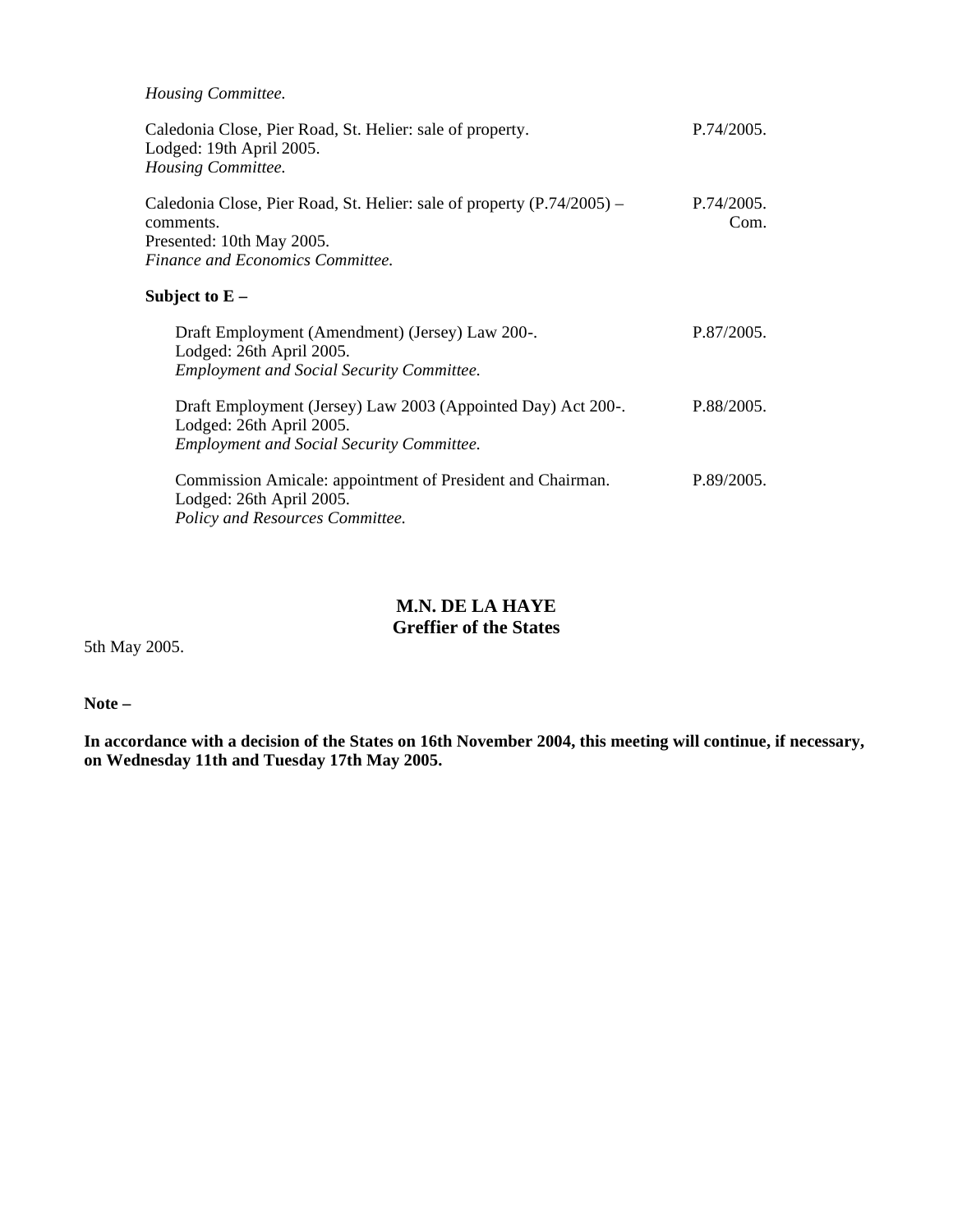### **Explanatory Note regarding subordinate legislation tabled at this meeting.**

#### **R&O 34/2005**

Article 62(1) of the Employment (Jersey) Law 2003 relates (amongst other things) to an employee who is engaged under a fixed term contract or series of fixed term contracts.

The employee will be deemed for the purposes of Part 7 of the Law (which relates to unfair dismissal) to be dismissed if but only if he or she has been employed for less than a continuous period that is prescribed by Order.

The effect of this Order is to prescribe a period of 25 years.

The Order was made on 21st April 2005, and will come into force on the same day as the Employment (Jersey) Law 2003, namely 1st July 2005.

#### **R&O 35/2005**

This Order amends the Teachers' Superannuation (General Provisions) (Jersey) Order 1986 so as to, in broad terms, equalize the position as between married male and female teachers with respect to benefits payable to the surviving spouse on the teacher's death. The changes are back-dated to 6th April 1988 when similar changes were made in the UK with respect to teachers' pensions. Female teachers are also now permitted to purchase additional contributions to enable them to accrue these benefits in respect of service back to 1st April 1972 (the date from which the benefits were introduced in respect of male teachers), and if they do so, to purchase contributions for earlier service, as male teachers may do. The opportunity has been taken to update some of the wording to current house style and to correct a number of small drafting errors present in the 1986 Order.

*Article 1*defines "principal Order" to mean the 1986 Order.

*Articles 2, 4(a), 11 17, 18, 19*and *20* make amendments in respect of some definitions so that they refer to current UK legislation.

*Articles 3, 5, 6, 7, 13, 14, 16*and *22* correct some incorrect cross-references to other Articles in the 1986 Order and *Article 21* changes a cross-reference to reflect a change in numbering introduced by these amendments.

*Articles 4(b), 8, 10, 15 and 23*change references to widows, etc. to spouses of either sex.

*Article 9* substitutes a new section on special contributions, the provisions enabling contributions to be made in respect of service for the period before the date when contributions in respect of family benefits became compulsory (1st April 1972 in the case of a widow's or child's pension and, by virtue of this Order, 6th April 1988 in the case of a widower's pension). In particular Article 36 now provides for female teachers to elected to pay contributions for reckonable service between April 1972 and April 1988 with respect to the widowers pension and if so, to elect to pay contributions in respect of earlier reckonable service on the same terms as male teachers. The provisions concerned with retired and deceased teachers' contributions in Articles 37 and 38 are also modified to cater for female teachers. Article 40 now allows female teachers to make election within  $\epsilon$ months of the making of this Order.

*Article 12* substitutes a new section on family pensions so as to put married female teachers in the same position as married male teachers by creating an automatic entitlement to a pension for surviving spouses of either sex. Hitherto female teachers have been able to nominate a beneficiary to receive a pension, but limited to a person wholly or mainly dependent on them, so the husband may well not qualify. Now the nominated beneficiary provisions will only apply to single teachers of either sex. The one remaining difference between married male and female teachers is created by Article 64(6) which limits the reckonable service counting for the purposes of these provisions to service after 5th April 1988 in the case of widowers of female teachers (other than widowers who are nominated beneficiaries and who will therefore keep the benefit of any pre-1988 service). A modification is made to Article 62(1) to remove a small lacuna whereby no provision was made in respect of nominated beneficiaries who were not adults (nominated beneficiaries not of full age are now treated for pension purposes in the same way as the teacher's children).

*Article 24*is a saving provision which provides that the changes will not apply if before the Order was made a married female teacher has nominated someone other than her husband and has already died. This will protect the position of other nominated beneficiaries who are already in receipt of pensions.

*Article 25* contains the citation provision. It also deems the Order to have come into force on 6th April 1988, the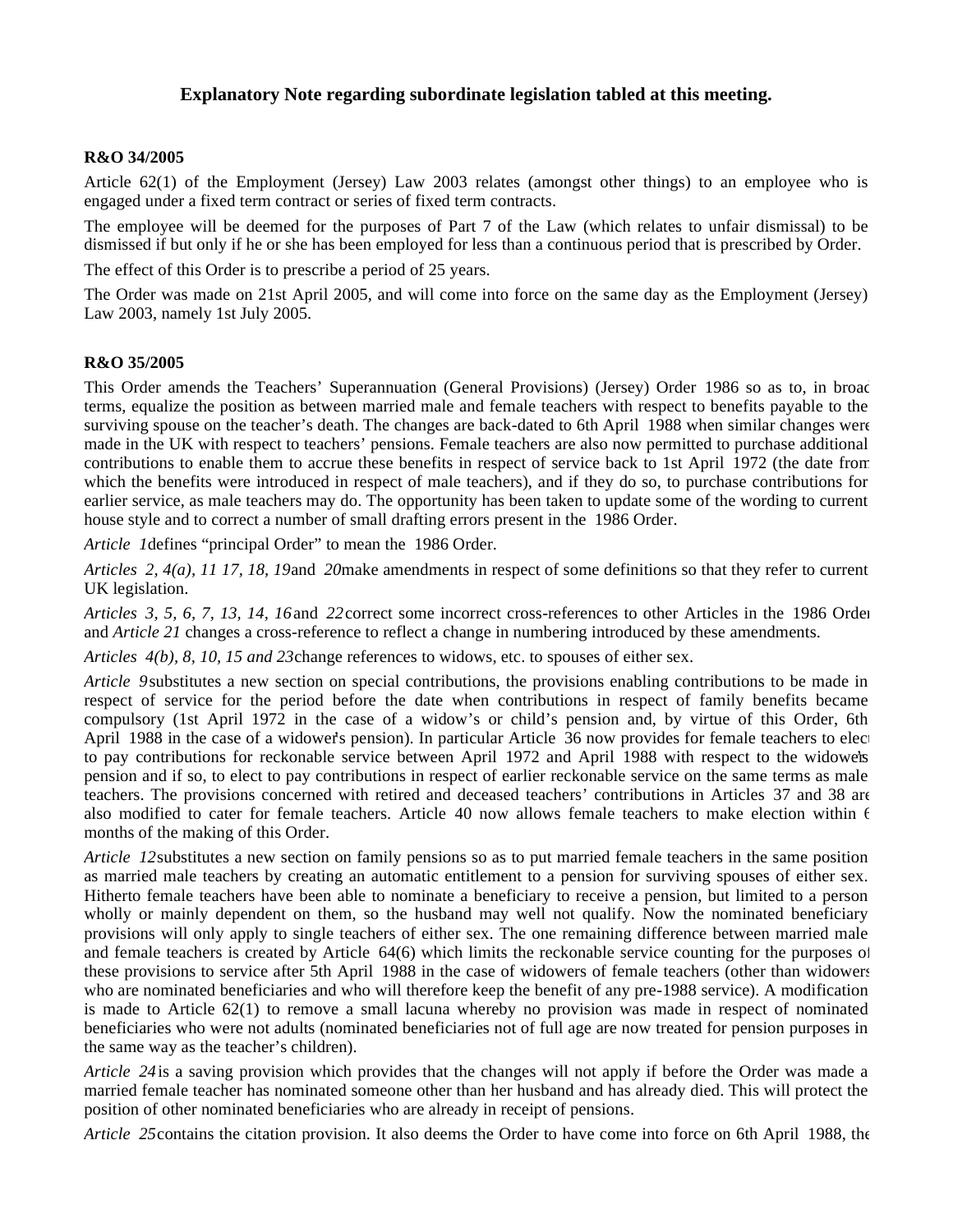date from which the new pension arrangements for female teachers are to apply. The Order was made on 27th April 2005.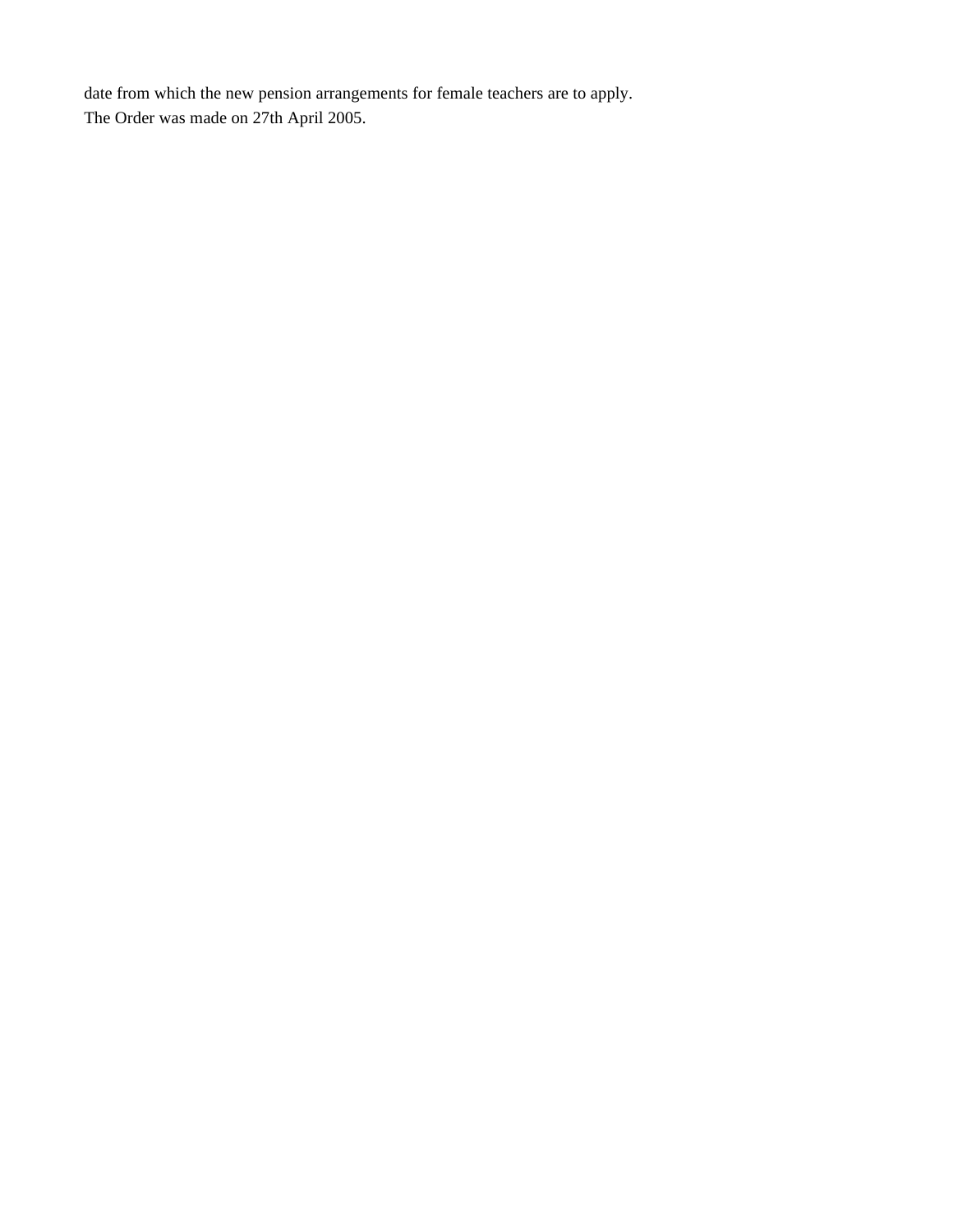### **NOTIFICATION OF STANDING ORDER DECISIONS - FINANCE AND ECONOMICS COMMITTEE (delegated functions)**

#### 3rd May 2005

- (a) as recommended by the Environment and Public Services Committee, the entering into of a Deed of Arrangement with Vue de la Corbière avec Résponsibilité Limitée, owners of the flats known as "Seagrove Apartments", which flats gained access to La Rue de la Corbière, St. Brelade via a section of roadway in public ownership (g No. 425 D1 refers). The company would pay to the public the sum of£2,840 for the grant of enhanced access rights to the abovementioned flats, and would also be responsible for both parties' legal fees incurred in drafting, approving and passing the contract before the Royal Court; and,
- (b) as recommended by the Environment and Public Services Committee, the purchase from JCN Trading (Jersey) Limited of a small parcel of land (measuring approximately 50 square feet) at Field No. 789 (playing) field), Wellington Road, St. Saviour, to be incorporated into the pavement along Wellington Road, for a consideration of  $\pounds 10$ , on the basis that the company would be responsible for setting-back the wall to be rebuilt and for making good the pavement, all at its own cost, with each party to be responsible for its own legal costs in the preparation and passing of the contract before the Royal Court.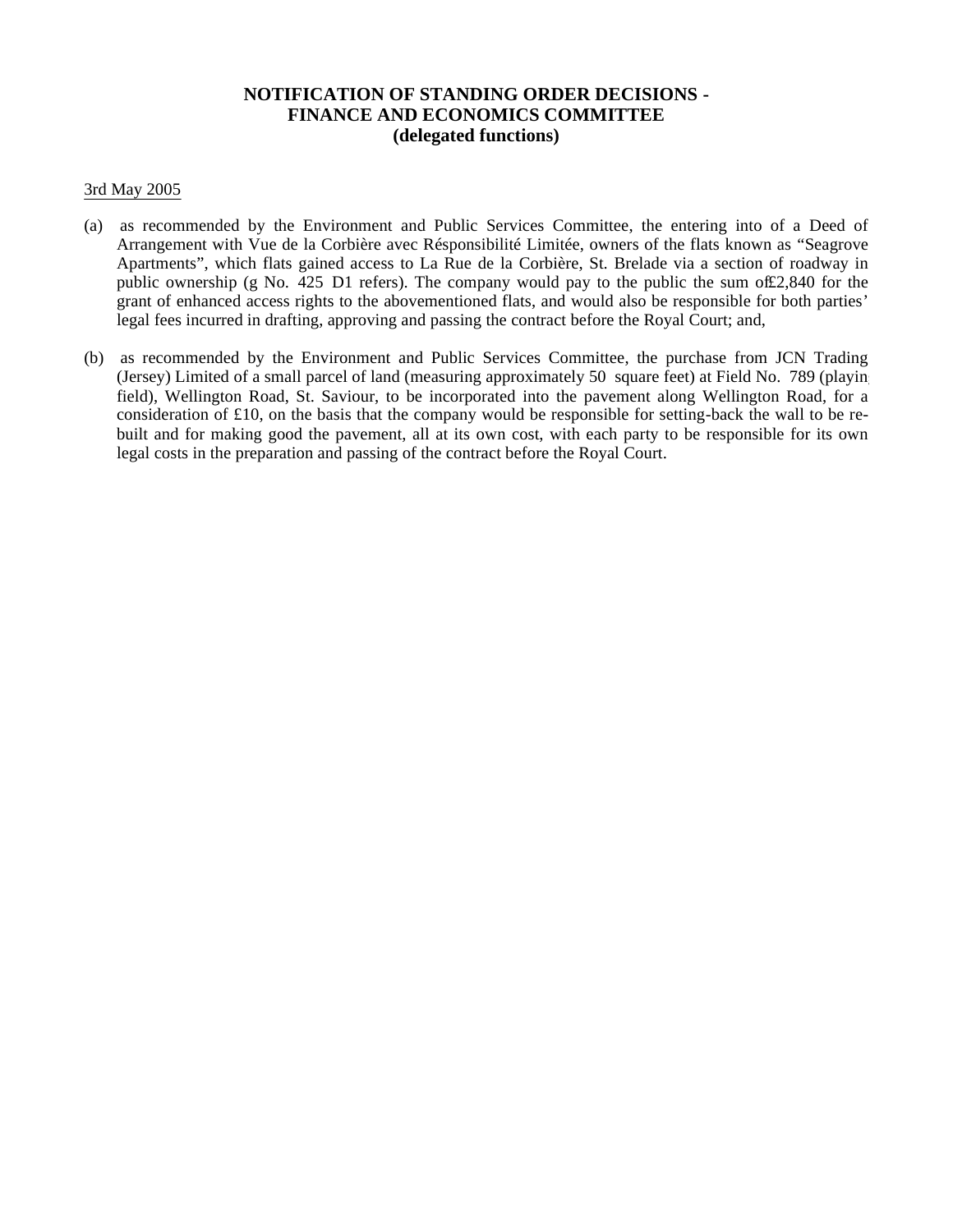## **WRITTEN QUESTION PAPER**

#### (See Item G)

The President of the Environment and Public Services Committee will table an answer to the following question asked by Deputy R.G. Le Hérissier of St. Saviour –

 "Would the President identify the number of passengers carried to and from the Elizabeth Terminal by bus during the last 12 months, and at what cost?"

The President of the Finance and Economics Committee will table an answer to the following question asked by Deputy G.C.L. Baudains of St. Clement –

"Would the President –

- (a) explain why the public sector authorised workforce has increased by 89 for the year ending December 2004, at a time when the private sector is decreasing?
- (b) confirm whether this increase is consistent with the Five Year Vision for the Public Sector, approved by the States in May 2004, and, if so, how?
- (c) confirm when the Committee intends reducing the authorised public sector headcount limit?"

The President of the Environment and Public Services Committee will table an answer to the following question asked by Deputy G.C.L. Baudains of St. Clement –

 "Given the possible danger to children from, for example, broken glass, unused fuel containers, and a disused reservoir using the derelict, privately owned H4 site No. 15 in the Island Plan (Samarès Nurseries St. Clement) for recreation and in view of its close proximity to large housing estates at Le Squez and Le Marais in particular, would the President inform members whether the Committee has any powers to restrict access or make safe this site and, if so, will it be exercised in this case?"

The President of the Employment and Social Security Committee will table an answer to the following question asked by Deputy G.P. Southern of St. Helier –

 "Has any research has been carried out by the Committee into the medical costs incurred by recipients of Long Term Incapacity Allowance (LTIA) or the previous Invalidity benefit, and, if so, what does it reveal?"

The President of the Education, Sport and Culture Committee will table an answer to the following question asked by the Deputy of St. John –

 "In July 2004, the Education, Sport and Culture Committee received a presentation on a possible new art gallery on the Waterfront to be funded by a benefactor.

 Would the President inform members what progress, if any, has been made in moving this forward, and if so, would he advise –

- (a) whether the building work has been estimated, together with the annual running costs, and if so, how much and from where these funds will be sourced?
- (b) of the proposed location and size of the site?"